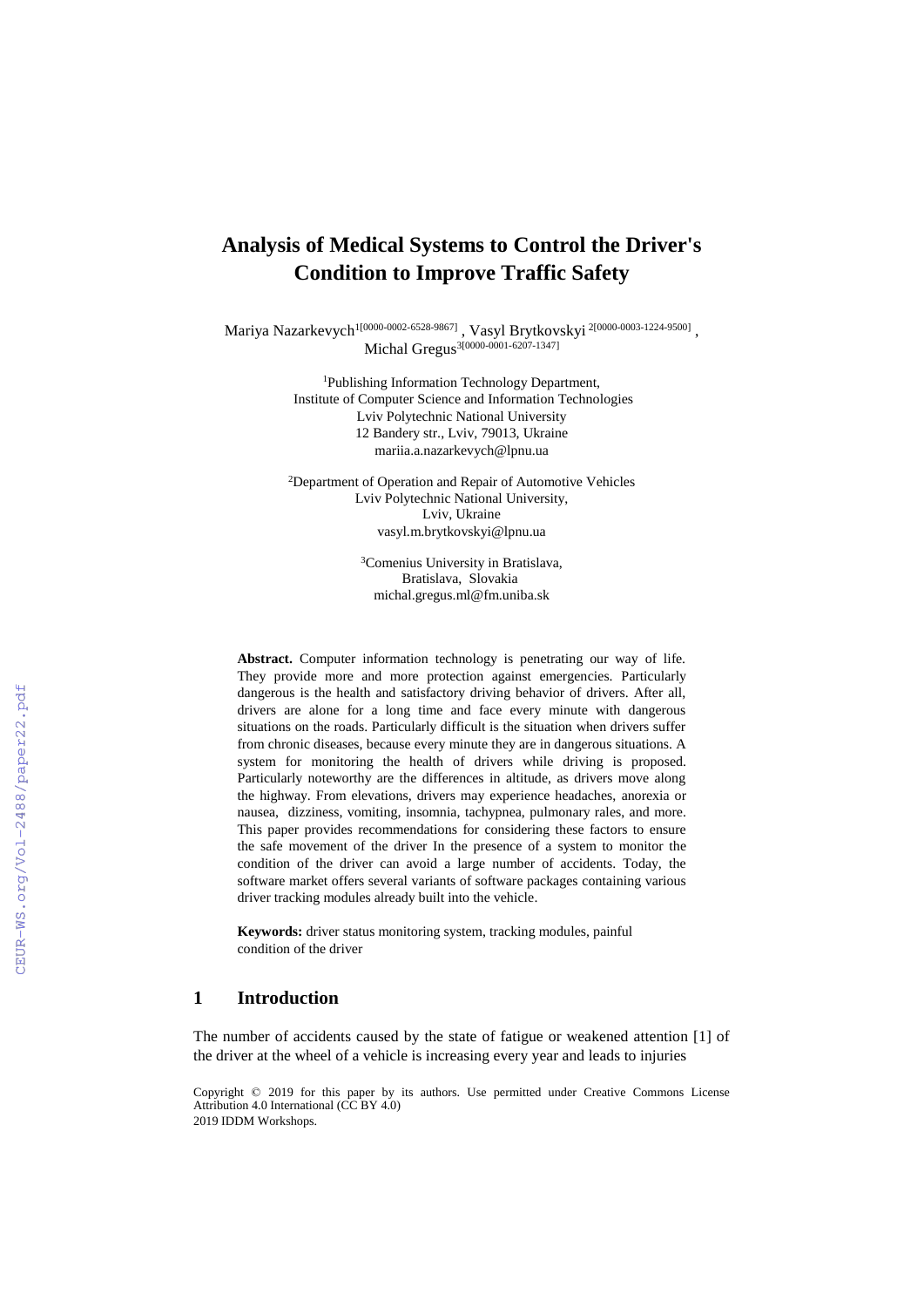among the population worldwide. Many drivers at the wheel of a car feel tired or weakened, and they do not even suspect that they are in this condition. According to a report by the National Highway Traffic Safety Administration [2], up to nine percent of accidents are caused by fatigue of drivers behind the wheel of a vehicle. According to a study [3] by the AAA Foundation for Traffic Safety, dedicated to analyzing driver behavior when driving in a half-sleep state, short-term sleep doubles the risk of an accident compared to those who slept the recommended seven or more hours. The likelihood of a driver crashing in a dream that lasts less than four hours increases by 11.5 times; from four to five hours - increases 4.3 times; from five to six hours - 1.9 times; six to seven hours - 1.3 times. Research has shown that lack of sleep and, as a consequence, slowing down the reaction rate and drowsiness can be just as dangerous as the state of alcoholic intoxication - a slow reaction and a decrease in concentration of attention.

## **2 Analysis of recent publications**

Traffic statistics show that a significant number of accidents are caused by the driver's physical condition [4]. A number of large automakers are actively working to create various driver monitoring systems designed to, at a minimum, alert a person to an unsafe condition and, as a minimum, to interfere with vehicle control and prevent an event. The work is conducted in several directions, including fatigue control, assessment of physical stress, determination of the driver's painful condition.

The driver fatigue control system is designed to detect the onset of driver fatigue and to prevent sleep at the wheel. The system proposes to take a break to rest the alarm sound or the signal on the dashboard ("coffee cup") [5]. Determining the onset of driver fatigue is carried out in various ways - assessment of the driver's actions in driving, control the nature of the car-mobile movement, monitoring the driver's face using a video camera [6].

Volkswagen is installing an ambulance system on the vehicle, which is an extension of the lane assistance system. If the driver is unable to drive the car (unconscious), the Emergency Assist system takes control of itself and stops the vehicle, as well as warns other road users of a dangerous situation [7].

If the driver does not use the steering for a certain period of time, the Emergency Assist system [7] warns him of visual and audible signals, slows the car. In the absence of a reaction from the driver, the system determines that it is unable to drive the car. The lane-assist system ensures that the car is within the busy lane, and adaptive cruise control prevents the car from hitting ahead. To warn other drivers, the alarm is activated, the car starts to move the snake within the lane and stops at the end. Another direction of development of control systems is to equip vehicles with biometric sensors, by means of which it is possible to monitor important health indicators (pulse, respiratory rate, skin conductivity, etc.). These developments are promising, and should appear on production cars in the near future.

The closest solution to the problem for the control system is the assessment of the driver's load, designed to reduce inattention and excessive stress. The physical stress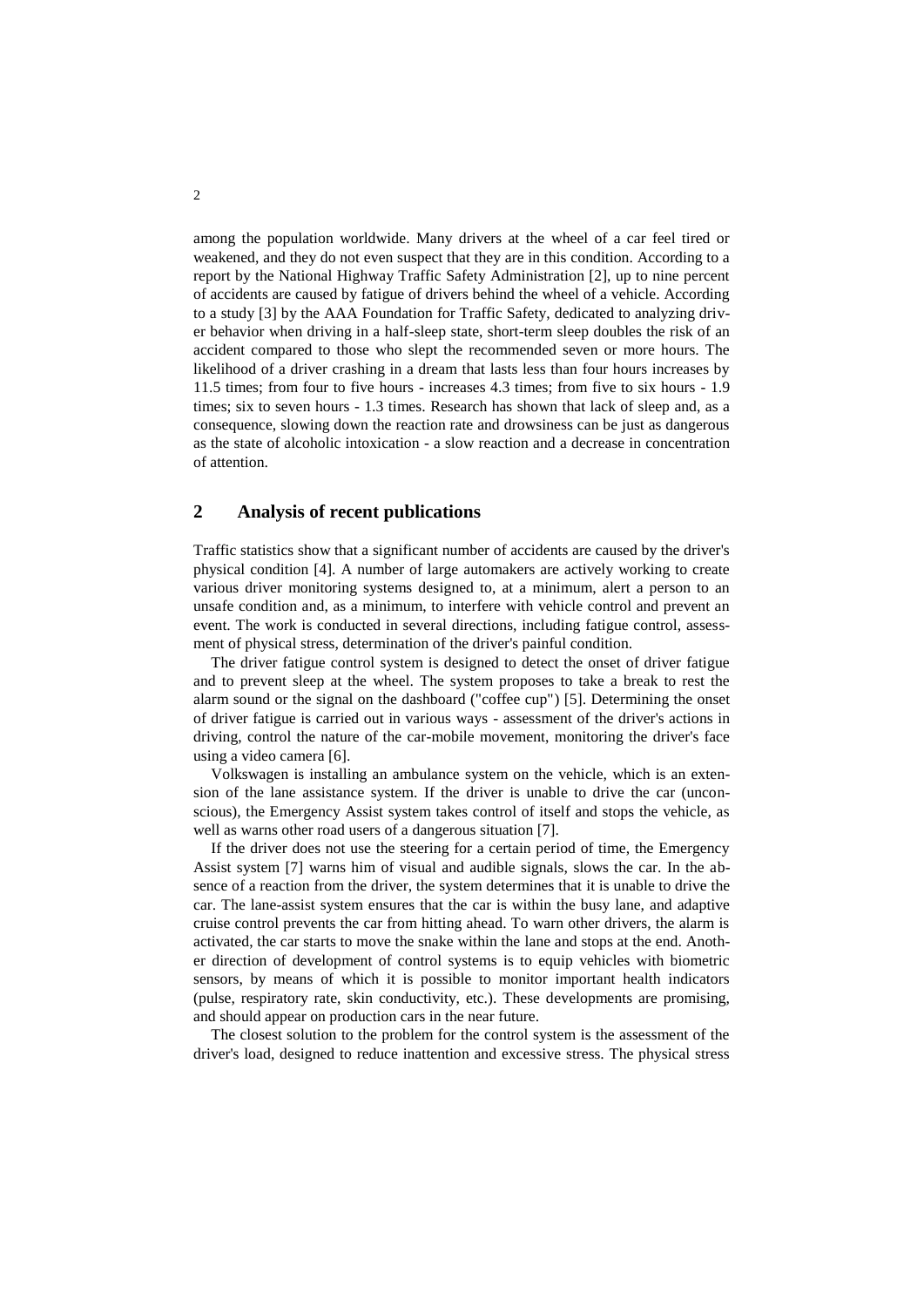of the driver is estimated by processing a variety of parameters: the movement of the vehicle (speed, longitudinal and transverse acceleration, speed of spinning); driver actions (steering angle, accelerator and brake position); road conditions (traffic density, pavement character); biometric parameters (heart rate, respiratory rate, skin temperature).

If the load on the driver is high enough, the system takes measures to reduce the voltage, including the function of automatically blocking the mobile phone from incoming calls (the function "do not disturb").

The following biometric sensors are used in the driver load assessment system:

- a piezoelectric sensor in the seat belt to monitor respiratory rate;
- conductive overlays on the steering wheel rim for pulse measurement;
- infrared sensors on the steering wheel rim to measure palm temperature;
- infrared steering wheel sensor that controls the face temperature.

Jaguar Land Rover [8] proposes to monitor the driver's condition with the help of biometric sensors built into the driver's seat. Driver Wellness Monitoring uses respiratory and pulse sensors. If the system identifies serious health problems or unnecessary driver arousal, then safety measures are taken. Stress regulates internal refreshment, audio system and air conditioning. An emergency call is made in the event of a sudden and severe illness, and the car stops automatically.

In 2016, Audi introduced the FitDriver project [9] under the motto "My Audi cares about me". Vital driver settings such as heart rate and temperature are controlled by handheld devices (training bracelet or SmartWatch). This data is complemented by information on driving styles, breathing rates, weather and road conditions provided by various automotive sensors. Taken together, the data allow you to determine the current status of the driver, including increased fatigue or stress.

As a result of a comprehensive assessment of the physical condition, various systems of the car are used for rest, restoration and protection of the driver: massage of seats, silent mode of the phone, climate control, adaptive infotainment system, adaptive interior lighting. In the future, Audi plans to use active safety systems.

Ferrari has patented a technology that evaluates the voltage level of a brain wave driver. Brain bioelectric activity is measured by pre-assisted wireless sensors built into the driver's seat headrest. Depending on the driver's condition, the fuel supply to the engine is reduced and the car's automatic stabilization is achieved.

Jaguar Land Rover is also working in this direction. The Mind Sense system determines when a driver is distracted or falls asleep while moving through brain activity. It is established that the human brain generates several brain impulses of different frequency. By constantly measuring the impulses, you can estimate how focused the driver is (slowing down, dozing off or distracting).

Brain waves are monitored using sensors built into the steering wheel. If the activity of the brain indicates drowsiness or poor concentration of the driver, the steering wheel or accelerator pedal begins to vibrate, paying attention to driving. If there was no reaction from the driver, a visual and an audible signal are given.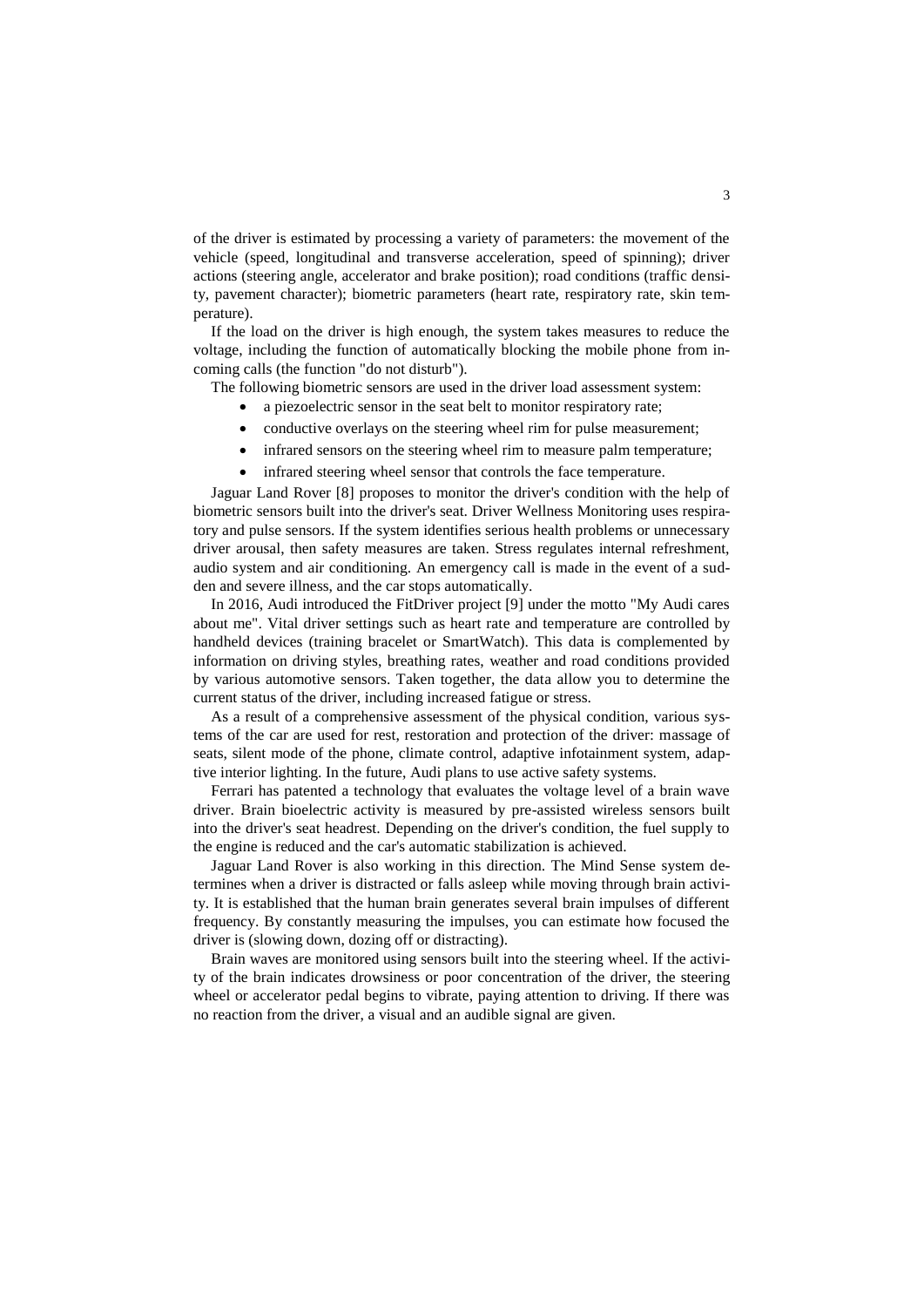Another area of use for biometric sensors is related to controlling the physical condition of older drivers as well as drivers with chronic conditions. As far as the car companies work in this direction.

All the same, Ford proposes to control drivers who are over 40 with the use of heart rate sensors built into the seat. The basis of this technology is the electrocardiogram technology, which monitors cardiac electrical pulses and timely identifies abnormalities (eg, heart attack), as well as symptoms of other diseases (eg, high blood pressure) [10].

Toyota uses sensors on the steering wheel rim to monitor vital indicators: electrodes for heart rate monitoring and optical sensors for palm conduction evaluation. The driver's condition monitoring system is linked to an emergency braking system that allows you to stop the car in the event of a heart attack, as well as a navigation system that automatically routes the route to your nearest hospital. The system allows you to determine the onset of a heart attack from an early stage and thus prevent an accident.

BMW is working on a technology to alert drivers who have diabetes to raise their blood sugar. The device for measuring blood sugar is connected to a smartphone, which in turn is connected via Blue-tooth to the car's multimedia system. The system displays information that alerts the driver to the risk of loss of consciousness due to high blood sugar. In the long term, the measured parameters will be automatically transmitted to the driver's doctor.

The proposed system consists of the following basic elements: micro-computer, camera, backlight, sound source, car sound system, light source, battery, and can also be equipped with a device for measuring blood sugar that connects via Bluetooth, see Fig. 1 which shows the functional diagram of the device.

The camera is equipped with a block of high resolution forming, which was developed in [11].



Fig. 1. Functional diagram of the device

Miniature infrared camcorder scans the driver's face in the infrared range and registers the frequency of blinking of the driver and the direction of his gaze. The information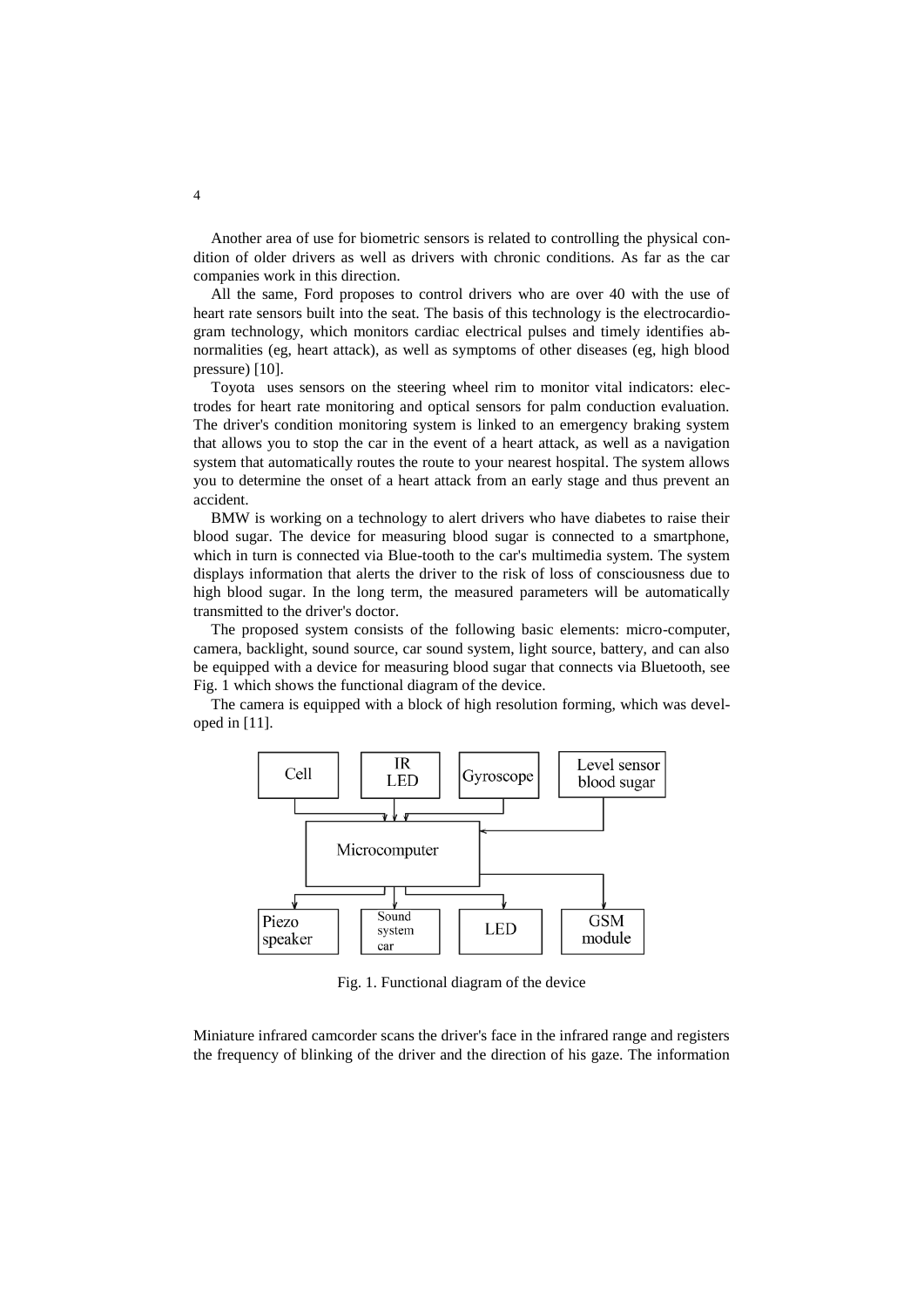goes to the microprocessor, where after processing the algorithm, a conclusion is drawn about the degree of fatigue of the person behind the wheel.

# **3 Investigation of the physiological state of drivers**

The physiological condition of the driver depends on many factors, including major factors such as fatigue, physical exertion and the painful condition of the driver. All these factors are manifested in the driver's driving behavior and are manifested as follows: falling asleep and distracting.

A healthy person cannot fall asleep immediately. And everything is the same for everyone: yawning begins, the picture that arises in the mind of the driver narrows, the eyelids weigh. With the accumulation of fatigue, blinking becomes more frequent, and the pupils close their eyelids for a longer time.

The first factor that 100% indicates the onset of falling asleep is the driver's perception of blinking. In normal activities, the person does not notice the movement of the eyelids down and up, but the tired person tends to fall asleep, so every blink is longer than the previous one. And, when it reaches a second or two, the driver is confronted, with the so-called, micro - in this minimum time the body has time to fall asleep, and the brain, as a rule, has already shut off.

Under normal visual conditions, the eye blinks every few seconds, approximately 15 times per minute. At the moment of blinking (the duration of blinking is from 100 to 400 ms) all visual information in the eye is practically stopped, but nevertheless the interruptions in the receipt of the light signal of perception remain relatively unchanged. As a rule, blinking is almost never noticed. This is all the more surprising that it is known: if the light in the room goes out even for a shorter time than the blinking, the person ceases to perceive the visual environment.

Although one hardly notice the impact of our own blinking, sometimes one pays attention to how other people blink, especially in certain situations. People tend to blink more often when they are frightened, anxious, and stressed or tired. In contrast to these situations, when performing work that requires visual strain, the frequency of blinking decreases. For example, when reading, the number of blinks per minute, usually equal to 15, is less than 5. However, reducing the blinking frequency is almost a random process. Blinking occurs when the need for visual information is minimal. Yes, a reading person is likely to blink when going from one line of text to another, or flipping through a page, or at the end of a sentence or paragraph. Then, when blinking, most likely, will not turn his attention and will not disturb the perception of information. Usually, when reading, a person blinks when the probability of receiving new information is minimal; when there are incentives that need attention and information processing, one can speak of some inhibition or restraint of blinking (Fogarty & Stern, 1989; Orchard & Stern, 1991).

Sometimes blinking of the eyes can indicate serious illness: Disorders of the nervous system, in particular, blepharospasm - a condition characterized by rapid, uncontrolled blinking. These spasms can also be accompanied by other changes in the face (uncontrolled movements of eyes and face, grimaces). Brain lesions such as stroke.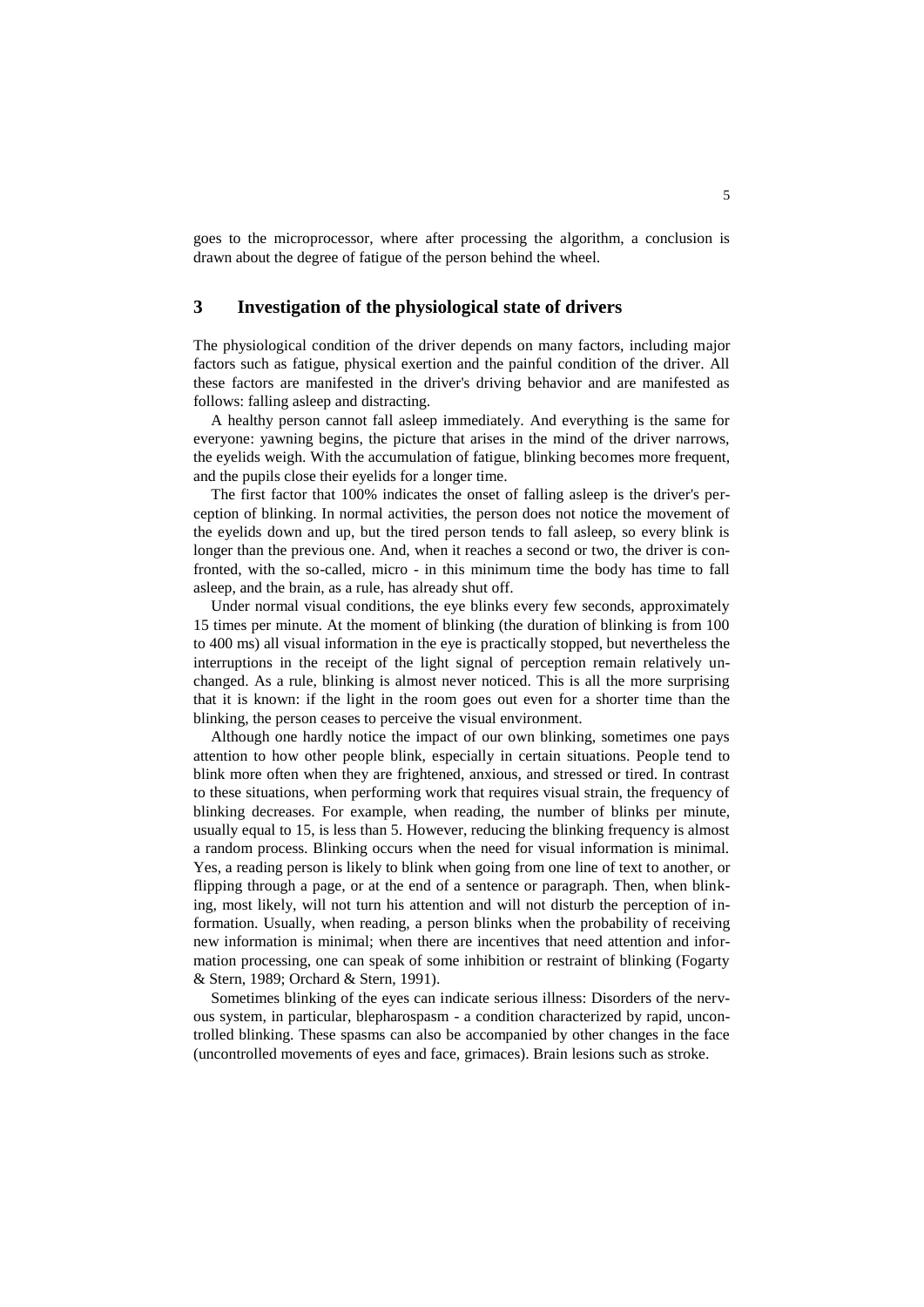The frequency and duration of blinks depend on the degree of fatigue. When the person is tired, the head is less mobile, the direction of view changes less often, the person blinks more often and leaves his eyes closed for long periods of time - the difference can be measured in fractions of seconds or several degrees of rotation, but it is.

Therefore, tracking and analyzing the blinking of a driver is likely to reflect his physiological condition. If the physiological condition is poor, the driver does not perceive the road situation badly and cannot adequately respond to it. Therefore, the proposed system should evaluate the physiological condition of the driver using a sound and light notification system to inform the driver of his condition and a communication system for reports of a dangerous physiological condition.

#### **4 Analysis of safety regarding exposure to altitude**

The analysis of the safety of traffic in relation to being at altitude of drivers. In the experiment [12] Driver's health was attended by 400 people. Of these, 350 were nonsmokers and 19 smoked more than 20 cigarettes daily; 326 periodically consumed alcohol, 98 regularly consumed alcohol, 42 abstained completely. 23 suffered from chronic conditions such as diabetes or hypertension; 19 took regular medication; and 107 had signs and symptoms of acute mountain sickness during previous ascents. Such painful symptoms as experience headaches, vomiting, dizziness, insomnia, tachypnoca, oedema, pulmonaru rales, ataxia were analyzed. On the basis of these experiments, the graphs of drivers' painful states with respect to their altitude, which are shown in Fig. 2. As we can see from Fig. 2 to 1000 meters above sea level 50-40 cases of painful conditions in drivers is observed, which must be taken into account when building a traffic safety system.

# **5 Construction of system safety**

A large number of accidents can be avoided by having a driver monitoring system. We offer several variants of software packages containing different driver tracking modules already built into the car. These modules are only for specific car brands and cannot be used to upgrade an existing car fleet.

When developing a local driver monitoring system that could be installed in any vehicle. The main requirements for the system are autonomy, mobility and a minimum number of false positives.

The frames come into the microcomputer where the filtration devices are installed, in particular, the Ateb-Gabor filtration device, which was published in [13], showed considerable efficiency during installation. In [14], filtering is applied to biometric images. However, the filtering hardware was developed in [15].

The system software can be divided into three parts. The first software module is responsible for processing information received from the camera and other sensors, recognizing the position of the eyes, tilting the head, as well as calculating the fre-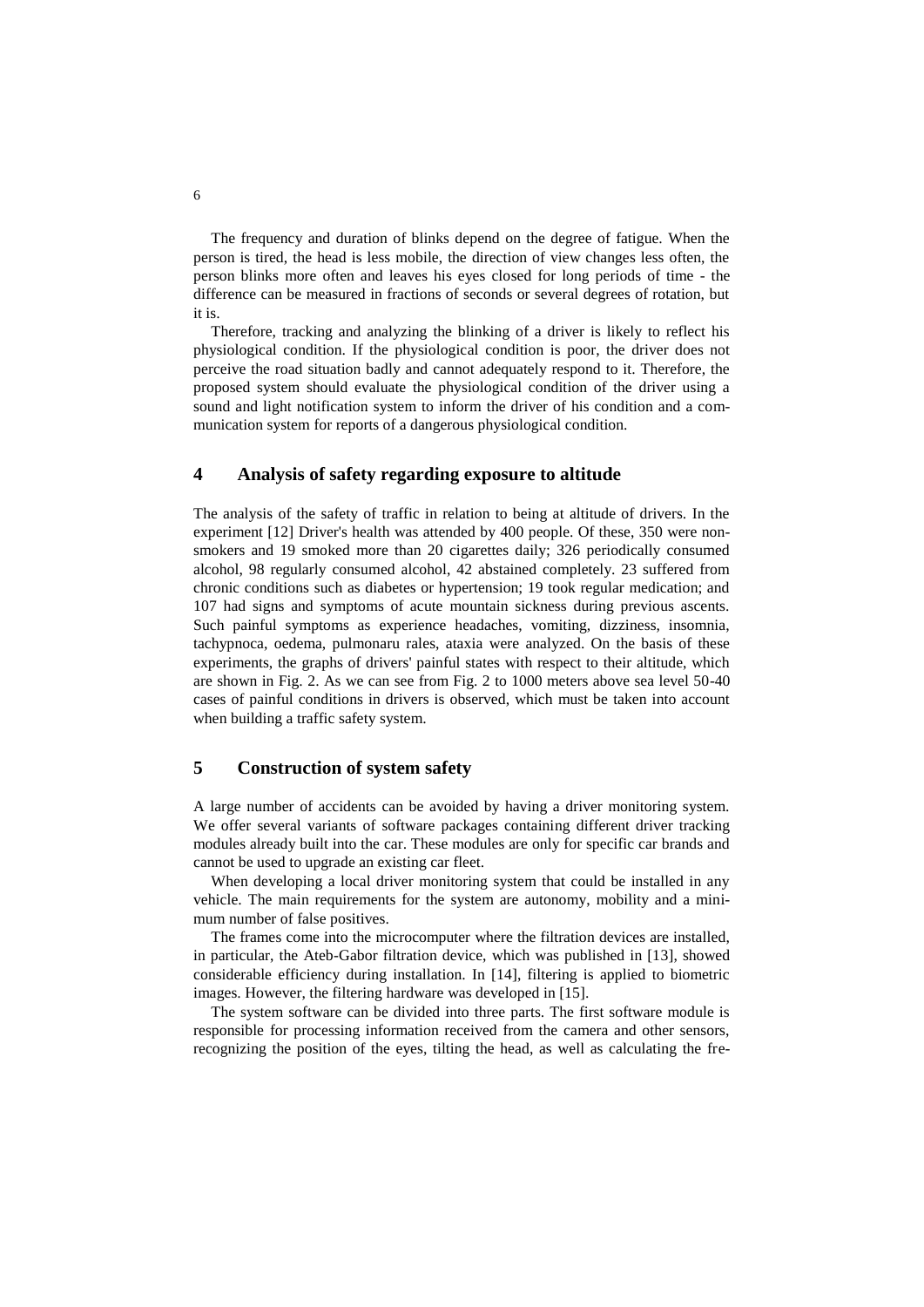

quency of blinking of the eyes. The algorithms for this module and image compression were developed in [16].

Fig. 2. Analysis of the presence of painful symptoms in the presence of drivers at altitude: a) headaches, b) vomiting, c)dizziness, d) insomnia, e) tachypnea, f) oedema, g) pulmonary rales, h) ataxia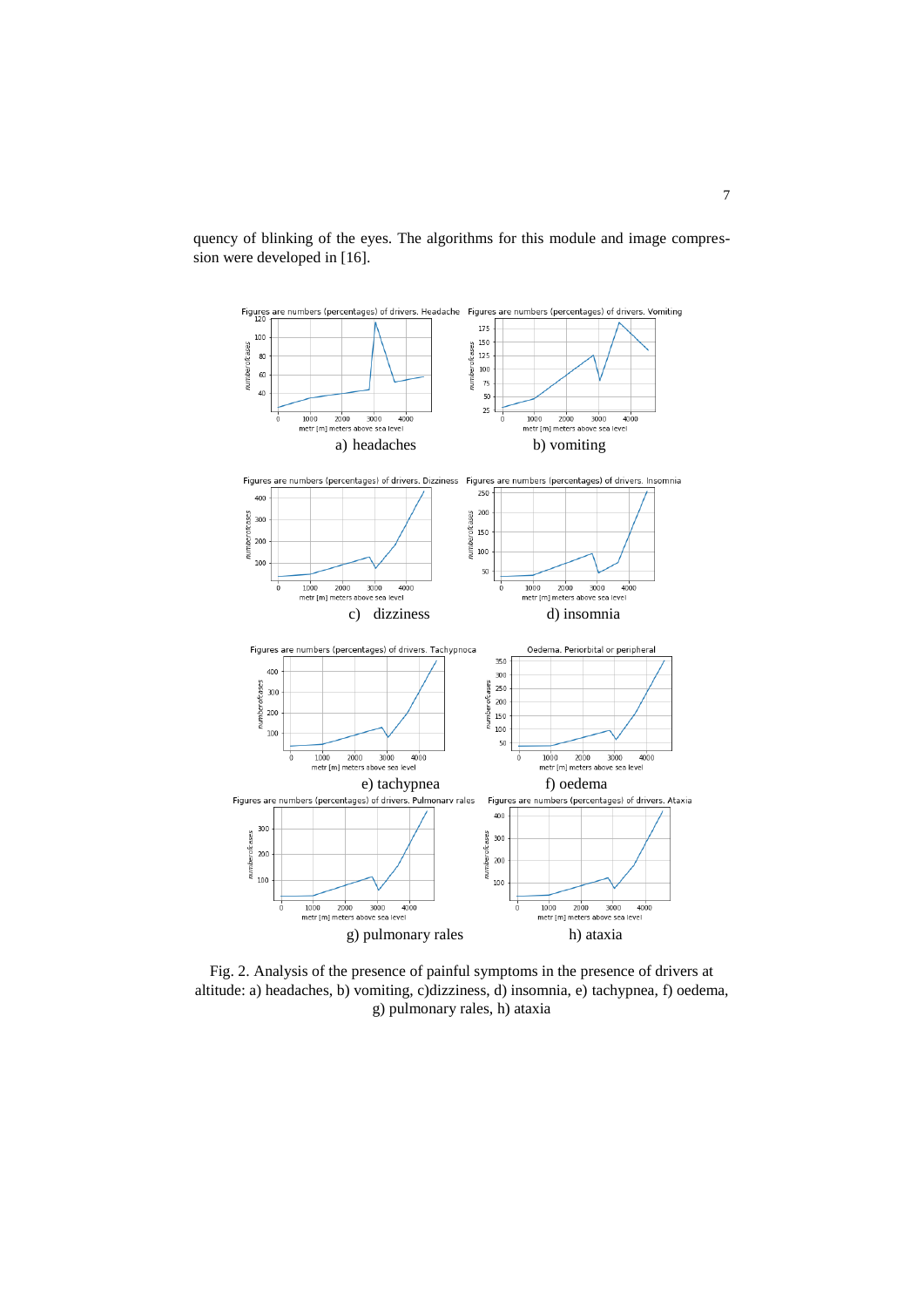The second module - the decision module, is a server part of the system in which to make a decision about the physical condition of a person. Next, a response is formed based on the data of the decision module. The mathematical apparatus of the developed statistical estimates was established in [17]. The driver is alerted to the possible deterioration of the condition by light and sound or voice commands based on studies in [18] (Fig. 3).



Fig. 3. Scheme of software modulesdules

The software component of the system contains the following basic development languages Python (basic logic), C ++ (maximum performance) and ZMQ (distributed message library) responsible for the interaction of individual modules, DLib (library of machine learning algorithms). The operating system the device will run on is Linux. The system is easily expandable, allowing you to modify or add new modules for the surveillance and alert system. The filtration hardware was based on [19]. To implement machine learning algorithms, it was necessary to convert image fragments into vector objects, which was implemented in [20]. The mathematical structure of the driving safety system is based on the algebra of algorithms – sequences from [21], which allowed the system to be optimized and tested quickly.

## **Conclusions**

The number of road accidents caused by a poor physiological condition of the driver behind the wheel of a vehicle is increasing every year, leading to injuries worldwide. Most drivers are feeling tired or weakened, and they are not even aware that they are in a condition that can lead to an accident.

Leading carmakers are actively working to create different driver status systems that are designed to, at a minimum, alert you to an unsafe condition and, at the very least, interfere with vehicle control and prevent an event. The work is carried out in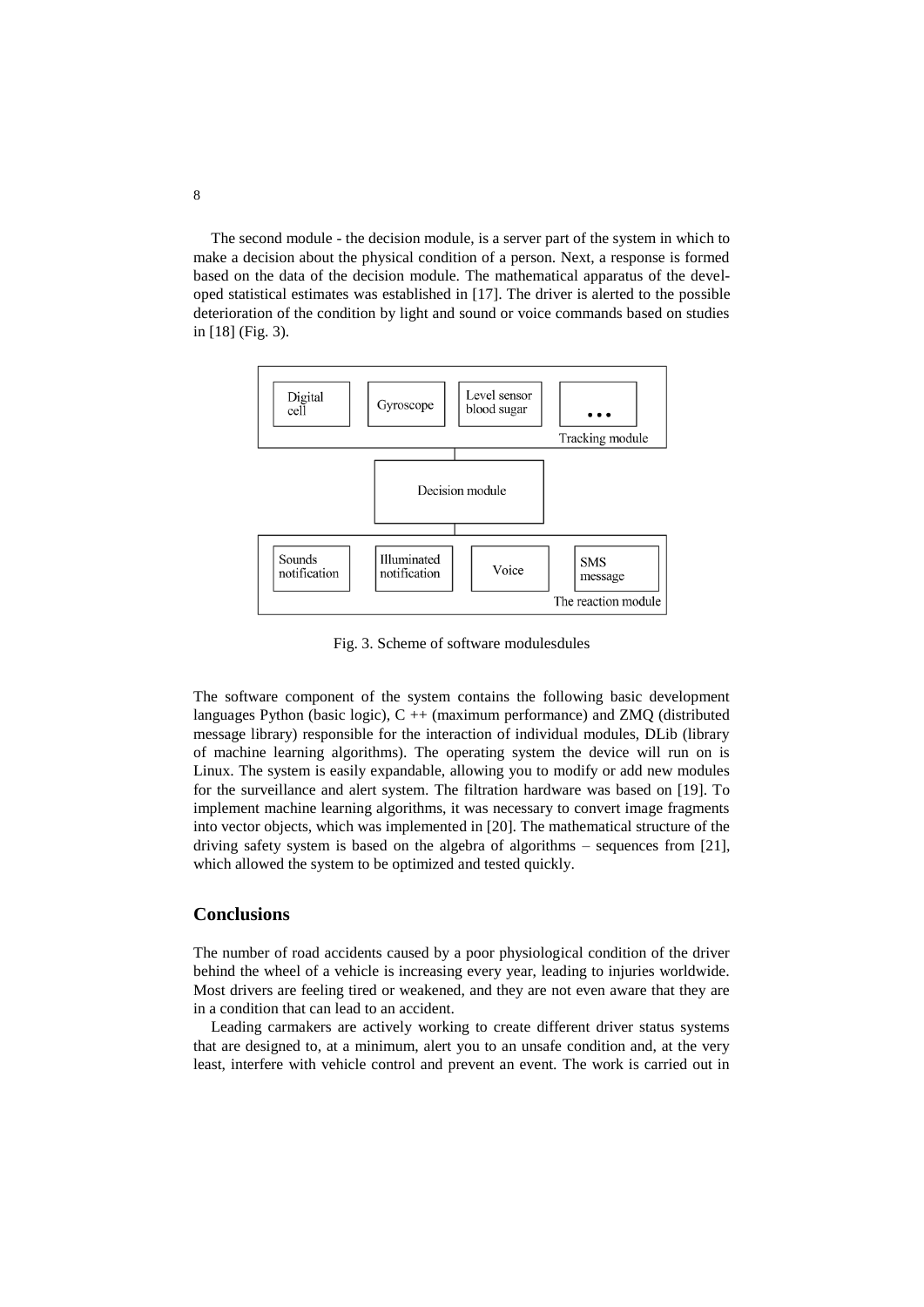several areas, including fatigue control, assessment of physical tension, determination of the driver's painful condition.

The physiological condition of the driver depends on many factors, including such basic factors as fatigue, physical exertion and the painful condition of the driver. All these factors are pro-driver behavior and manifest as follows: falling asleep and distracting.

Many different methods can be used to identify a driver's poor physiological condition, but the driver's blink analysis is the most accessible because frequency and duration depend on the physiological state.

The analysis of traffic safety in relation to the altitude at sea level of drivers showed that up to 1000 meters above sea level, 50 - 40 cases of painful conditions in drivers are observed, and these must be taken into account when building a traffic safety system.

A large number of accidents can be avoided by having a driver monitoring system. We offer several software packages containing different driver tracking modules already built into the car. These modules are only for specific car brands and cannot be used to upgrade an existing car fleet.

When developing a local driver monitoring system that could be installed in any vehicle. The main requirements for the system are autonomy, mobility and a minimum number of false positives. Therefore, the proposed traffic safety system should evaluate the physiological condition of the driver and, using an audible and light alert system, inform the driver of his condition and a communication system for reports of an unsafe physiological condition.

#### **References**

- [1] Heras-Saizarbitoria I., Boiral O., Arana G., Allur E. OHSAS 18001 certification and work accidents: Shedding Light on the connection. *Journal of safety research*, *68*, 33-40. (2019).
- [2] Linnebur S. Promoting safe driving for older adults: an updated guide from the American Geriatrics Society and National Highway Traffic Safety Administration. *Journal of gerontological nursing*, *45*(9), 51-52. (2019).
- [3] Fell J. Underutilized strategies in traffic safety: results of a nationally representative survey. *Traffic injury prevention*, 1-6. (2019).
- [4] Brookhuis K. A., De Waard D., Janssen W. H. Behavioural impacts of advanced driver assistance systems–an overview. European Journal of Transport and Infrastructure Research, 1(3). (2019).
- [5] Zhang Z., Zhang J. S. Driver fatigue detection based intelligent vehicle control. In 18th International Conference on Pattern Recognition (ICPR'06) Vol. 2, pp. 1262-1265. IEEE. (2006, August).
- [6] Van Brummelen J., O'Brien M., Gruyer D., Najjaran H. Autonomous vehicle perception: The technology of today and tomorrow. Transportation research part C: emerging technologies, 89, 384- 406. Driver status monitoring system. (2018).
- [7] Page Y., Foret-Bruno J. Y., Cuny S. Are expected and observed effectiveness of emergency brake assist in preventing road injury accidents consistent?. In Proceedings: International Technical Conference on the Enhanced Safety of Vehicles Vol. 2005, pp. 11p-11p. (2005).
- [8] Melnicuk V., Birrell S., Crundall E., Jennings P. Towards hybrid driver state monitoring: Review, future perspectives and the role of consumer electronics. In 2016 IEEE Intelligent Vehicles Symposium (IV) pp. 1392-1397. IEEE. (2016, June).
- [9] Peruzzini M., Foco E., Reboa A. Toward the Definition of a Technological Set-up for Drivers' Health Status Monitoring. In *Transdisciplinary Engineering Methods for Social Innovation of*